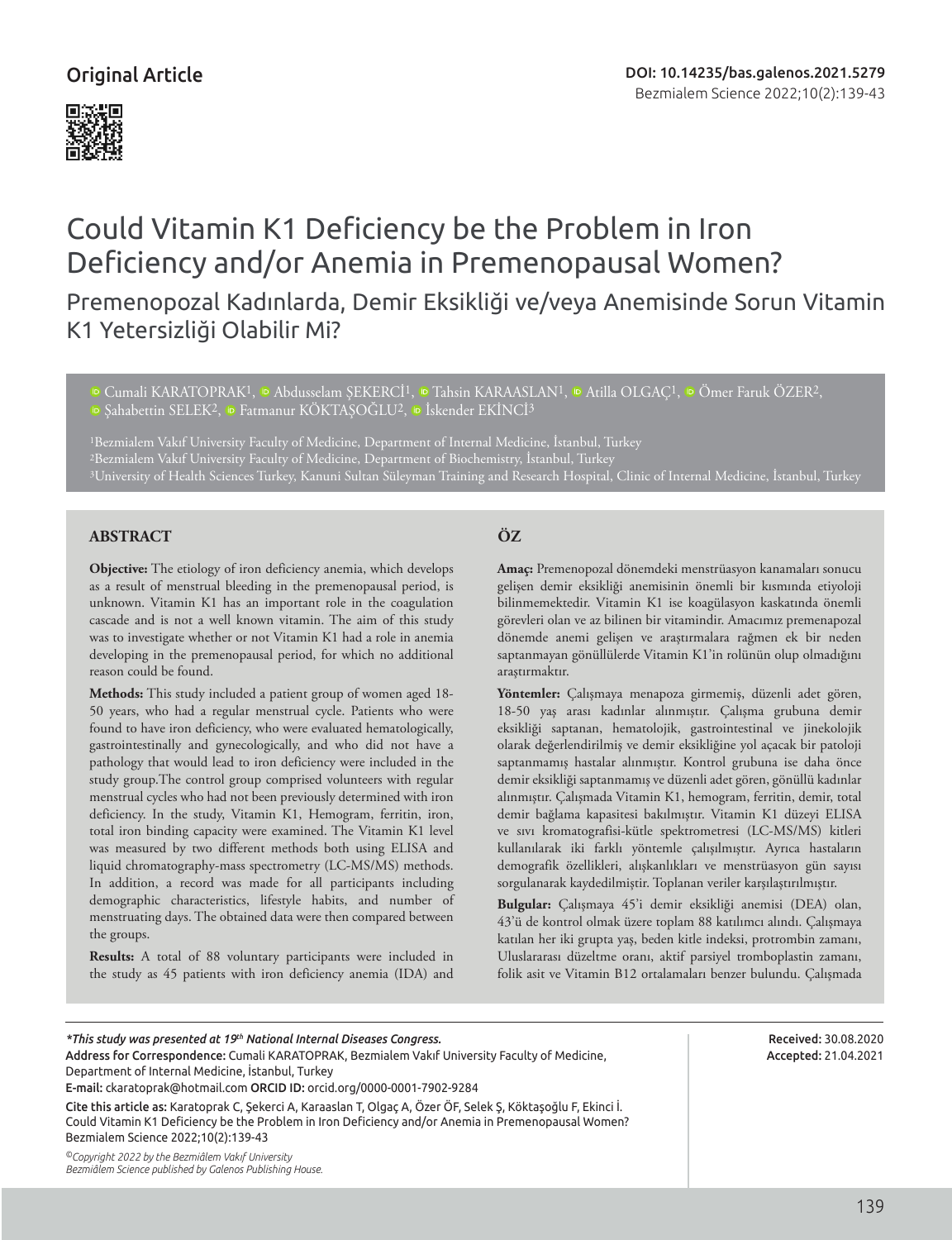a control group of 43 subjects. The age, body mass index, partial thromboplastin, International normalized ratio, active partial thromboplastin time, folic acid, and Vitamin B12 values were similar in both groups. In both methods, no significant difference was determined between the groups in respect of the Vitamin K1 level (p=0.9 in ELISA method and p=0.3 in LC-MS/MS method). The number of menstruation days was determined to be significantly higher in the anemic group than in the control group (p=0.002).

**Conclusion:** From the results of this study, it was considered that IDA developed in premenopausal women with a longer period of menstrual bleeding. However, Vitamin K1 deficiency was not considered to be one of the underlying reasons for longer menstrual bleeding.

**Keywords:** Vitamin K1, menstruation, iron deficiency anemia

### **Introduction**

Iron deficiency anemia (IDA) is seen in one third of women in the menstrual period(1). Excessive menstrual bleeding and menstrual irregularities developing associated with gynaecological problems in the premenopausal period, absorption problems or losses originating from the gastrointestinal system, and hematological problems such as factor or vitamin deficiencies are thought to be the most common causes of iron deficiency or IDA. However, despite similar nutrition and lifestyles, it is not known why IDA develops in some menstruating women (2). A significant proportion of this anemia of unknown cause is seen to improve with menopause (3).

When the causes of excessive menstrual bleeding have been investigated, no organic pathology can be determined in at least 50% of patients (4). Although many studies have been conducted on the etiology in this subject, the effect of Vitamin K1 level on menstrual bleeding has not been researched. Vitamin K has an important role in the activation of Factors II, VII, IX and X, protein C and protein S (5). As the body does not synthesize this vitamin, it cannot be stored in large amounts, and acquired Vitamin K1 deficiency can develop in adults and excessive menstrual bleeding may be seen (5). When Vitamin K1 deficiency develops, first Factor VII decreases, prolonging the prothrombin time/international normalized ratio (PT/INR). When Vitamin K deficiency continues, the active partial thromboblastin time (aPTT) can prolong as other factors decrease. However, when Vitamin K1 deficiency develops and significant reductions in factor levels are not seen, it is not known whether or not bleeding increases without a longer PT/INR. In previous observations in our clinic, it was determined that in patients with iron deficiency continuously taking iron supplementation, when the Vitamin K level was at the lower limits, the PT/INR level was within the normal range.

The aim of this study was to investigate whether or not there was a difference in terms of Vitamin K1 level between a control group and patients with IDA, for which no additional reason could be determined, and which was thought to develop associated with menstrual bleeding.

Vitamin K1 düzeyi ELISA yöntemi ile değerlendirildi ve gruplar arasında anlamlı fark saptanmadı (p=0,9). LC-MS/MS yöntemi kullanılarak ölçülen Vitamin K1 sonuçları karşılaştırıldığında da gruplar arasında fark olmadığı görüldü (p=0,3). Çalışmada menstrüasyon gün sayısı anemik grupta anlamlı olarak daha uzun saptandı (p=0,002).

**Sonuç:** Premenapozal dönemdeki kadınların menstrüasyon kanamaları daha uzun sürdüğü için DEA geliştiğini düşünmekteyiz. Ancak daha uzun menstrüasyon kanaması nedenlerinden birinin Vitamin K1 yetersizliği veya eksikliği olduğu gösterilemedi.

**Anahtar Sözcükler:** Vitamin K1, menstrüasyon, demir eksikliği anemisi

# **Methods**

This cross-sectional study included a patient group of women aged 18-50 years, who had not entered the menopause and had a regular menstrual cycle, and who had been determined with iron deficiency, for which no pathology could be determined from hematological, gastrointestinal and gynaecological evaluations. The control group comprised volunteers with regular menstrual cycles who had not entered the menopause and who had not been previously diagnosed with iron deficiency and had therefore never received any treatment. Patients or control group subjects were excluded from the study if they had any known disease or were taking any drugs, if they had prolonged PT/INR anda PTT tests, von Willebrand's disease, low thrombocyte count or function impairment, or had any abnormality in terms of Vitamin B12, folic acid, celiac antibody tests, stool occult blood test or full urine analysis. In addition, those using any method of birth control, who were pregnant or breastfeeding, were vegetarian or vegan, or who did not wish to participate in the study, were excluded. Vitamin K1, hemogram, ferritin, iron, and total iron-binding capacity were examined in all participants. To obtain more reliable results, Vitamin K1 levels were examined separately with two different methods. In addition, a record was made for all participants including demographic characteristics, lifestyle habits, and number of menstruating days. To determine the response to oral iron treatment, the hemoglobin and ferritin levels of the anemia group were evaluated after 3 months. The obtained data were then compared between the groups.

**Procedure Technique:** Vitamin K1: Venous blood samples were taken into 2 separate non-gel vacuum tubes (Becton Dickinson) wrapped in silver foil to prevent any effect from light, and the Vitamin K1 levels were examined with 2 different methods. Within 30 mins, the samples were centrifuged at 1,600 g for 15 mins at 4 ˚C. The serums were separated and stored at -80 ˚C until assay. Hemolytic and lipemic samples were not included in the study analyses. The Human Vitamin K1 levels were measured with an ELISA using commercial kits (Elabscience; Lot no:AK0018MAR21043; PRC) and an ELISA reader (Multiskan FC® Microplate Photometer; Thermo Scientific; USA). The results were expressed in 100-2,100 pg/mL.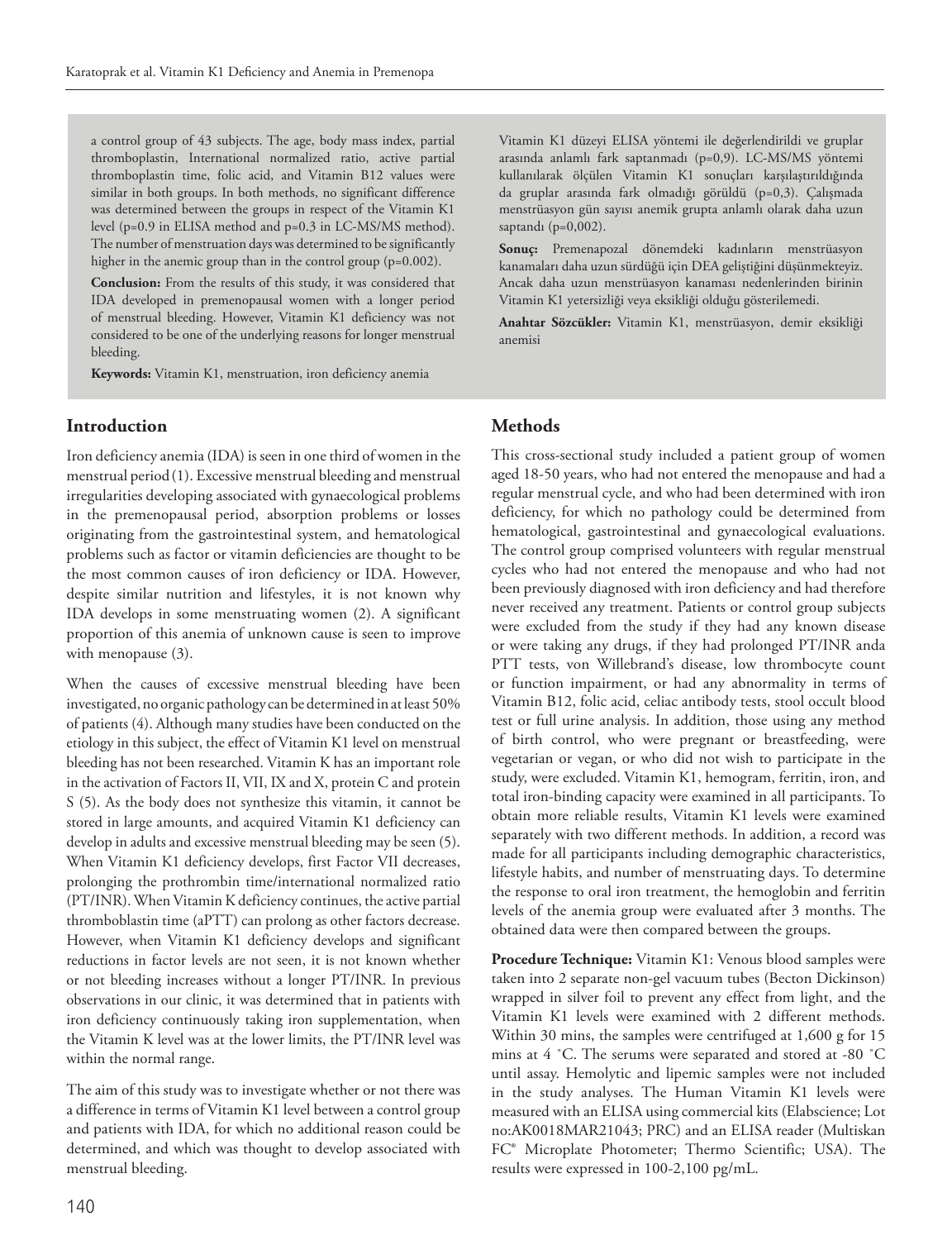The other sample taken from the same patients was examined with the liquid chromatography-mass spectrometry (LC-MS/ MS) method to measure the Vitamin K1 level. The normal range was accepted as 0.1-2.1 ng/mL.

Approval for the study was granted by the Ethics Committee of Bezmialem Vakıf University (decision no: 71306642-050.01.04). The costs of the tests applied were met by the Scientific Research Program fund. Informed consent was obtained from all the study participants.

#### **Statistical Analysis**

Data obtained in the study were analysed statistically using SPSS for Windows vn 16.0 software (Statistical Package for Social Sciences, SPSS Inc, Chicago, IL, USA). In addition to definitive statistical methods (mean, median, standard deviation), the Student's t-test was used to compare normally distributed parameters, and the Mann-Whitney U test for those not conforming to normal distribution. In the comparison of numerical data, the Pearson correlation coefficient test was used. A two sided p value of <0.05 was considered statistically significant.

#### **Results**

A total of 88 voluntary participants were included in the study as 45 patients with IDA and a control group of 43 subjects with a mean age of 34.3±6.7 years (range, 21-49 years). The age, body mass index, PT, INR, aPTT, folic acid, and Vitamin B12 values were similar in both groups, with no statistically significant difference determined (Table 1). The Vitamin K1 level was measured using both the ELISA and the LC-MS/MS methods. In both methods, no significant difference was determined between the groups in respect of the Vitamin K1 level (Table 2).

Using both methods, no correlation was observed between Vitamin K1 and hemoglobin, ferritin, transferrin saturation, INR, and PT (Table 3). The number of menstruation days was determined to be significantly higher in the anemic group than in the control group (p=0.002) (Table 2). A significant correlation was determined between the number of menstruation days and ferritin. As the number of menstruation days increased, the

| Table 1. Demographic data and laboratory test results of<br>the anemic group and the control group |                     |                     |      |  |  |
|----------------------------------------------------------------------------------------------------|---------------------|---------------------|------|--|--|
|                                                                                                    | Anemic<br>qroup(45) | Control<br>qrup(43) | P    |  |  |
| Age (years)                                                                                        | $35.6 \pm 6.5$      | $32.9 + 6.8$        | 0.07 |  |  |
| BMI (kg/m <sup>2</sup> )                                                                           | $24.3 \pm 3.3$      | $23.1 \pm 3.3$      | 0.1  |  |  |
| PT (sn) (10.8-15.3)                                                                                | $13.7 \pm 0.8$      | $13.9 \pm 0.8$      | 0.15 |  |  |
| $INR (0.8-1.2)$                                                                                    | $1.05 + 0.08$       | $1.07 + 0.08$       | 0.3  |  |  |
| aPTT (sn) (24-42)                                                                                  | $30.4 \pm 2.7$      | $31.4 \pm 3$        | 0.1  |  |  |
| Folic acid (pg/mL)                                                                                 | $6.9{\pm}2.6$       | $5.9 + 1.6$         | 0.06 |  |  |
| Vitamin B12 (ng/mL)                                                                                | 321.2±110           | 324±146             | 0.9  |  |  |
|                                                                                                    |                     |                     |      |  |  |

BMI: Body mass index, PT: Prothrombin time, aPTT: Active partial prothrombin time, INR: International normal range

serum ferritin level was found to decrease (r=-0.34, p=0.003). The hemoglobin and ferritin levels of all the patients in the iron deficiency group were determined to increase with oral iron treatment.

#### **Discussion**

Although seen in 30% of women of reproductive age, iron deficiency and/or anemia caused by menorrhagia is not fully understood. This means that the majority of these women have to use various iron preparates until menopause. These drugs have many unwanted effects, and a significant proportion of these women undergo hysterectomy before the age of 60 years (4). The basic underlying cause of this problem that affects a large section of society remains unknown.

| Control<br>Anemic<br>group<br>group<br>p<br>$(n=45)$<br>$(n=43)$<br>Hemoglobin (g/dL)<br>$9.5 \pm 1.3$<br>$13.3 \pm 0.7$<br>0.001<br>MCV (fL)<br>$70.3 \pm 6.5$<br>0.001<br>$86.9 \pm 3.7$<br>Thrombocyte (10 <sup>*3</sup> /uL)<br>288±102<br>0.005<br>246±49<br>Ferritin (ng/mL) (4.63-204)<br>$31.9 \pm 19.1$<br>0.001<br>$4.4 + 3$ |
|----------------------------------------------------------------------------------------------------------------------------------------------------------------------------------------------------------------------------------------------------------------------------------------------------------------------------------------|
|                                                                                                                                                                                                                                                                                                                                        |
|                                                                                                                                                                                                                                                                                                                                        |
|                                                                                                                                                                                                                                                                                                                                        |
|                                                                                                                                                                                                                                                                                                                                        |
|                                                                                                                                                                                                                                                                                                                                        |
| Iron (ug/dL) (50-170)<br>$92.3 \pm 30.8$<br>0.001<br>$19.9 \pm 6.2$                                                                                                                                                                                                                                                                    |
| TIBC (ug/dL) (250-425)<br>425.9±46.6<br>324.3±52.1<br>0.001                                                                                                                                                                                                                                                                            |
| Transferrin saturation (%)<br>$4.7 \pm 1.4$<br>$29.5 \pm 11.5$<br>0.001                                                                                                                                                                                                                                                                |
| No of menstrual bleeding days<br>$5.9 \pm 1.8$<br>0.002<br>$7.2 + 2.2$                                                                                                                                                                                                                                                                 |
| Vitamin K1 (ng/mL) (LC-MS/<br>$0.27 \pm 0.16$<br>$0.23 \pm 0.17$<br>0.3<br>MS)                                                                                                                                                                                                                                                         |
| Vitamin K1 (pg/mL)/ELISA)<br>$104 + 38$<br>$103 + 39$<br>0.9                                                                                                                                                                                                                                                                           |

MCV: Mean corpusculer volume, TIBC: Totaliron binding capasity, LC-MS/MS: Liquid chromatography-mass spectrometry

| Table 3. Correlation analyses related to Vitamin K1 |  |
|-----------------------------------------------------|--|
|-----------------------------------------------------|--|

| Vitamin K1 FLISA           | г       | p    |
|----------------------------|---------|------|
| Hemoglobin (g/dL)          | $-0.16$ | 0.17 |
| Ferritin (g/dL)            | $-0.06$ | 0.65 |
| Transferrin saturation (%) | $-0.04$ | 0.73 |
| INR (0.8-1.2)              | $-0.09$ | 0.45 |
| $PT$ (sn)                  | 0.004   | 0.97 |
| Vitamin K1 (LC-MS/MS)      | г       | p    |
| Hemoglobin (g/dL)          | $-0.08$ | 0.46 |
| Ferritin (g/dL)            | 0.016   | 0.9  |
| Transferrin saturation (%) | $-0.19$ | 0.1  |
| <b>INR</b>                 | $-0.05$ | 0.64 |
| $PT$ (sn)                  | $-0.06$ | 0.58 |

PT: Prothrombin time, INR: International normal range, LC-MS/MS: Liquid chromatography-mass spectrometry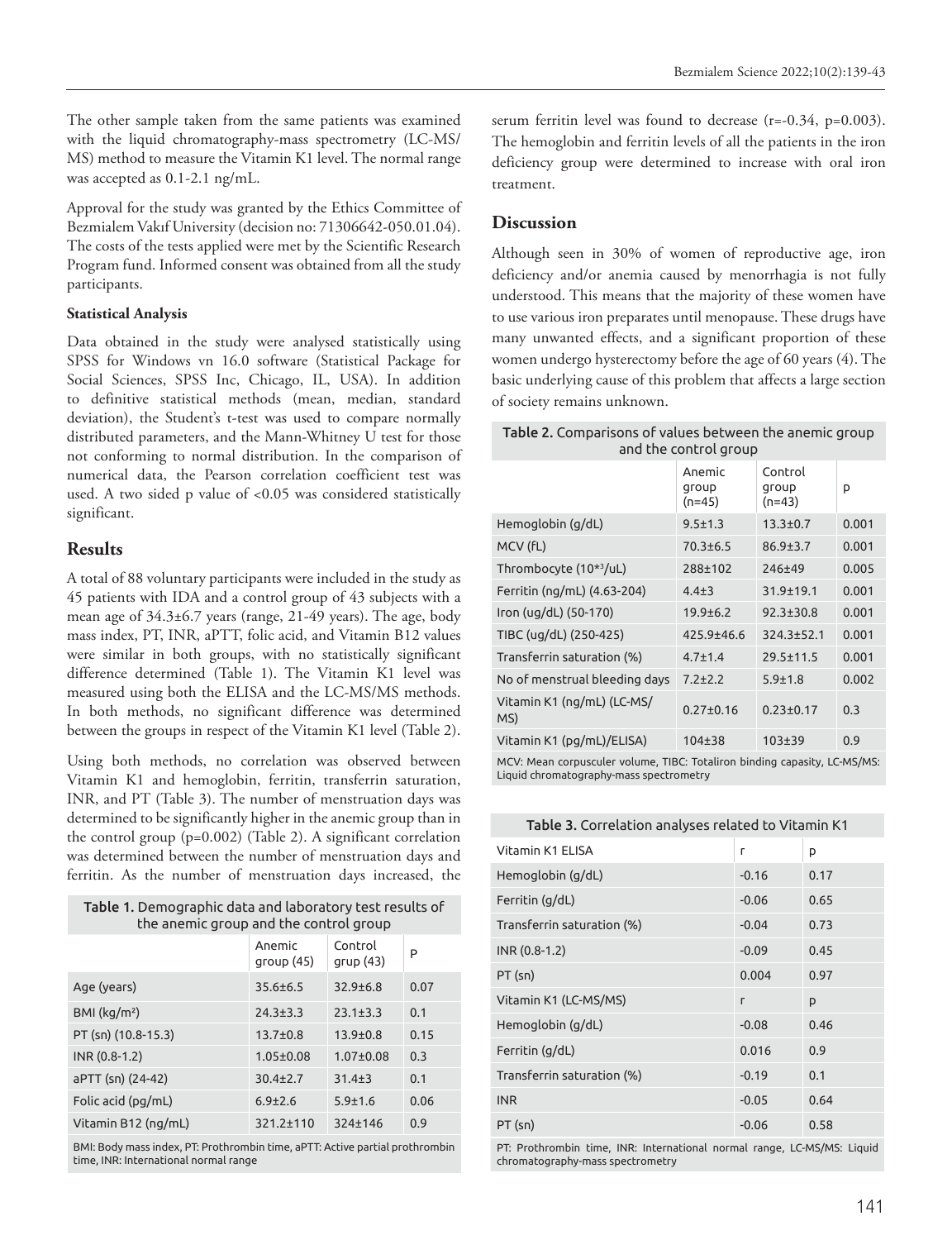Vitamin K is known to be a vitamin that cannot be directly synthesized in the body. Vitamin K1 is synthesized with nutrients and Vitamin K2 more by the bacterial flora in the intestinal system. Vitamin K provides activation of the coagulation cascade with clotting. When this vitamin is insufficient, firstly prolongation of PT (INR) is seen because of the shortened half-life of Factor 7, and in more severe deficiencies, prolongation of aPTT may be seen as Factors II, IX and X are affected (6). Various bleeding disorders may be seen in the neonatal period because of Vitamin K1 deficiency passing from mother to infant and insufficient synthesis as the intestinal flora has not developed (7).

However, these disorders are believed to be rarely seen in adults, as in addition to the wide availability of leafy green vegetables throughout the world, it can be synthesised in the intestines. Nevertheless, it may be seen in adults taking Vitamin K antagonists, those with chronic liver disease, fat absorption disorder, and those with long-term use of drugs similar to antibiotics which disrupt the intestinal flora (8,9). However, when there is subclinical Vitamin K deficiency without factor deficiencies reaching a severe level, the PT (INR) level remains within the normal range. In this situation, Vitamin K deficiency may cause a slight increase in bleeding or subcutaneous bleeding. Thus, more sensitive methods than INR should be used to determine subclinical Vitamin K deficiency (9). To this end, Vitamin K1 and K2 levels have been examined where there is a relationship between osteoporosis and atherosclerosis (8). It is thought that Vitamin K2 corrects bleeding diathesis by supporting Vitamin K1 (10). Deficiency of Vitamin K2 in particular is seen more often in some countries with different nutritional habits and causes more diseases such as osteoporosis (11). The prevalence in Turkey is unknown as to the best of our knowledge there have been no studies conducted on this subject.

To be able to obtain more reliable results in the current study, the Vitamin K levels were examined with the two most frequently used methods with the highest proven reliability. In both methods, when the Vitamin K level was determined below the accepted reference range of 0.1-2.1 ng/mL (100-2,100 pg/mL), the INR (PT) level was determined within the normal reference range. This suggested that subclinical Vitamin K deficiency was widespread and the study hypothesis could be correct. However, when compared with the control group of those with normal menstruation who had never developed iron deficiency, the mean Vitamin K1 values were found to be similar. These results could be explained by 3 different hypotheses.

First, not all Vitamin K was included in the current study as only the Vitamin K1 level was examined. Therefore, a sufficient Vitamin K2 level might be compensated for those with a low Vitamin K1 level. Or when Vitamin K1 was at the lower limit but within the reference range, Vitamin K2 might be insufficient. Due to these types of variations, the results might be misleading. If both Vitamin K1 and Vitamin K2 had been examined in this study, the results would have been more comprehensive, and results might support the hypothesis. Therefore, this study should be considered a preliminary study for further research, and as such, sheds light on future studies.

Second was that Vitamin K analyses were extremely complex and difficult tests, which might be affected by several factors. As there were no reference tests with proven international reliability, the tests were not well known and were performed in few centres, this could affect the results and made it difficult to reach accurate results (8,12). Although the utmost care was taken to obtain robust results and two different methods were used, the results were not statistically significant. In previous studies conducted on Vitamin K1, the results were found to be conflicting (8,13,14).

Finally, the Vitamin K1 level might not have an effect on longer duration of menstrual bleeding, as found in the current study, but as no similar studies could be found in literature, it was not possible to make comparisons.

In the patients followed up throughout the current study, the iron deficiency was observed to be easily corrected with oral iron treatment. Thus, it was determined that these women were not able to provide sufficient iron in the body as they lost more of the required nutritional iron intake in comparison to the control group. In each menstrual cycle, an extra 10 mg iron is lost, and in those with heavy bleeding this amount can increase to 42 mg (15). Therefore, every month, reserves are used up after a time and this can lead to the development of iron deficiency again. In the current study, the number of menstrual bleeding days was found to be higher in the iron deficiency group than in the control group. Moreover, as the number of menstrual days increased, so the level of serum ferritin was determined to decrease. However, Vitamin K deficiency could not be shown as the reason for an increasing number of menstrual bleeding days leading to iron deficiency. These results suggest that there could be one of two possibilities or the two together.

The first possibility is that when menstrual bleeding increases, the iron absorption capacity does not increase. Iron is absorbed in the duodenum and jejunum in the intestines. While iron absorption increases with ascorbic acid (Vitamin C) and meat, it decreases with the intake of calcium, fibre, tea and coffee (15). This type of effect was not expected in the current study as the patients and control group were of the same culture with the same nutritional conditions.

The other possibility is that as proposed in the current study, there is a disorder causing the longer duration of bleeding. Although no relationship could be shown between Vitamin K level and menstrual bleeding, it could be considered a disorder prolonging menstrual bleeding. This is supported by the fact that iron deficiency seen in the premenopausal period is corrected after menopause (16). It can also be that there is another factor like Vitamin K, which has not yet been determined, which affects the coagulation mechanism and contributes to the longer duration of bleeding.

#### **Study Limitations**

There were some limitations to this study, primarily that not all types of Vitamin K (K1, K2) were measured. Another limitation was that the amount of menstrual bleeding of the women in the study was not measured. Although Vitamin K levels were